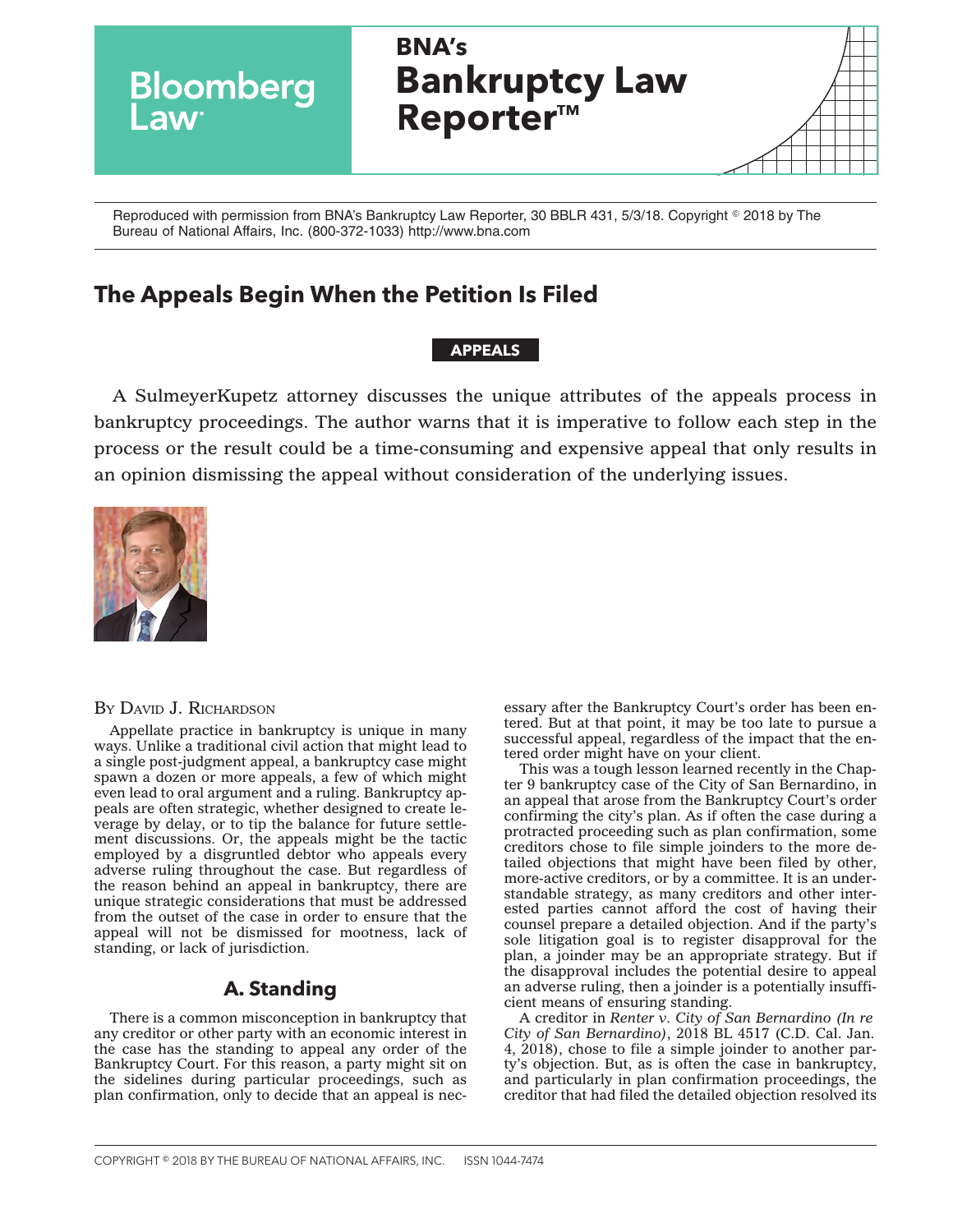disputes with the debtor and withdrew its objection. That left a joinder on file that was joining a withdrawn brief. And in the opinion of the District Court, that deprived the creditor of standing to appeal. The District Court briefly summarized the Ninth Circuit's requirement for standing in bankruptcy appeals:

Appellant standing for a bankruptcy order or decision only exists where the ''person aggrieved'' test has been met. *[Fondiller v. Robertson \(Matter of Fondiller\)](http://www.bloomberglaw.com/public/document/FondillervRobertsonInreFondiller707F2d4419thCir1983CourtOpinion?doc_id=X3J055)*, 707 F.2d 441, 442 (9th Cir. 1983). That is, ''[o]nly persons who are directly and adversely affected peculiarly by an order of the bankruptcy court have been held to have standing to appeal that order.'' *Id*. Furthermore, ''attendance and objection should usually be prerequisites to fulfilling the 'person aggrieved' standard''—except for circumstances where ''the objecting party did not receive proper notice of the proceedings below and of his opportunity to object to the action proposed to be taken.''

The District Court then concluded that the appellant that had filed only a joinder, and a co-appellant that had filed nothing at all, each lacked standing to pursue an appeal of plan confirmation. Appellants' general display of ''non-consent'' was deemed insufficient to create standing, as was the filing of a joinder to a withdrawn opposition. Given the lack of standing, the appeal was dismissed.

In this era of electronic filing, the means to ensure standing in a future appeal does not necessarily require expensive briefing if there are other involved parties. Copying was frowned upon in law school, but no one is likely to scream about copyright infringement if their arguments are repeated in another party's brief. There is little cost difference between a half-page joinder and a three-page brief composed of cut-and-paste arguments from another's just-filed brief. Even if your coobjector doesn't file their brief until nine o'clock at night on the last day to object, a simple cut-and-paste joinder/opposition that preserves standing and sufficiently raises future arguments for appeal can be prepared in a matter of minutes, and filed within the deadline. It may not be a brief to cite on your resume as an example of your best legal writing, but it may be sufficient to preserve your client's standing and issues for appeal if the original brief is withdrawn.

## **B. The Element of Reply-Brief Surprise**

Page limitations, strategic considerations, and a desire to open with only the strongest arguments, are among the reasons that an attorney might wait to raise a particular argument until the reply brief. But it is a strategy that can doom a future appeal.

Bankruptcy Courts will typically refuse to consider a new argument that is raised in the reply brief, though enforcement of the rule will vary among judges. Local Rule 9013-1(g)(4) of the Local Rules for the U.S. Bankruptcy Court for the Central District of California specifically provides that ''New arguments or matters raised for the first time in reply documents will not be considered.'' If the Bankruptcy Court applies this rule, and does not consider the issue in its ruling, it is unlikely that it will be considered on appeal.

As a general rule, an argument that is not made before the Bankruptcy Court will usually not be considered on appeal. *[Lahr v. National Transp. Safety Bd.](http://www.bloomberglaw.com/public/document/LahrvNatlTranspSafetyBd569F3d9649thCir2009CourtOpinion?doc_id=X1B8ON6003)*, 569 F.3d 964, 980 (9th Cir. 2009). A court may exercise its discretion to review a new issue if it is purely an is-

sue of law. *[A-1 Ambulance Serv., Inc. v. County of Mon](http://www.bloomberglaw.com/public/document/A1AmbulanceServIncvCntyofMonterey90F3d3339thCir1996CourtOpinion?doc_id=X3T9B7?jcsearch=90+f+3d+333)[terey](http://www.bloomberglaw.com/public/document/A1AmbulanceServIncvCntyofMonterey90F3d3339thCir1996CourtOpinion?doc_id=X3T9B7?jcsearch=90+f+3d+333)*, 90 F.3d 333, 339 (9th Cir. 1996). But such discretion should not be taken for granted, as an appellate court may properly refuse to consider any issue on appeal that was raised for the first time in the reply brief filed in the Bankruptcy Court. *[SEC v. Fujinaga](http://www.bloomberglaw.com/public/document/SECvFujinaga698FedAppx8659thCir2017CourtOpinion?doc_id=XI8CMNTG000N?jcsearch=2017+wl+2465002)*, 698 Fed. Appx. 865 (9th Cir. June 7, 2017) (refusing to consider argument that had been raised in the lower court only in the reply brief); *[In re E.R. Fegert, Inc.](http://www.bloomberglaw.com/public/document/ORourkevSeaboardSurCoInreERFegertInc887F2d9559thCir1989CourtOpini?doc_id=XAFLRV?jcsearch=887+f+2d+955)*, 887 F.2d 955, 957 (9th Cir. 1989) (holding that ''the argument must be raised sufficiently for the trial court to rule on it'' to be preserved for appeal.).

In order to preserve every argument for appeal, each argument should be raised in the motion and sufficiently briefed so that the Bankruptcy Court can rule on the argument, regardless of what might be added in the reply brief. This might seem like a simple rule, but there are unique pitfalls in bankruptcy that can leave important arguments unaddressed until it is too late. For example, most Bankruptcy Courts have a procedure that permits rulings on motions without a hearing if no party files an objection within fourteen days of service of the motion. This ''negative notice'' procedure is used frequently for a long list of permissible motions, and can be heavily favored as a means to reduce the cost of obtaining certain relief. However, when a debtor's attorney approaches such a motion with a certainty that no one will object, or that any objection can be addressed at any future hearing, it can lead to a motion that fails to raise or properly brief all of the arguments that the Bankruptcy Court should be asked to rule upon, in order to ensure that each argument is preserved for appeal.

These ''negative notice'' motions are frequently filed with little argument simply because the outcome appears predictable. But it is a risky approach, as it may leave a future appeal with few of the movant's arguments preserved for the appellate court. An extra hour or two spent drafting a more complete motion might seem unnecessary at the time, if no objections are anticipated, but an extra hour or two could ensure a successful prosecution or defense of a future appeal.

#### **C. Mootness**

Unlike an appeal of a civil judgment for money damages, most appeals in bankruptcy risk dismissal on grounds of mootness if the appellant does not obtain a stay of the order pending resolution of the appeal. As a practical matter, this issue dooms many appeals before they are even filed. A Bankruptcy Court that has overseen a protracted chapter 11 case is unlikely to stay a confirmation order that could doom an otherwise successful restructuring. Similarly, a Bankruptcy Court is likely to be reluctant to stay an order selling real property of the debtor if the buyer is unwilling to remain on the hook while the closing is delayed indefinitely. As a result, many appellants do not even bother to seek a stay pending appeal, and the result is often a dismissal on the grounds of mootness.

In other circumstances, the successful parties may move quickly to take action that will moot any appeals—such as by closing a sale of real property as soon as possible following entry of the order—thereby limiting the time that a potential appellant has to seek a stay pending appeal. If a viable appeal of such an order is your client's goal, consideration should be given to